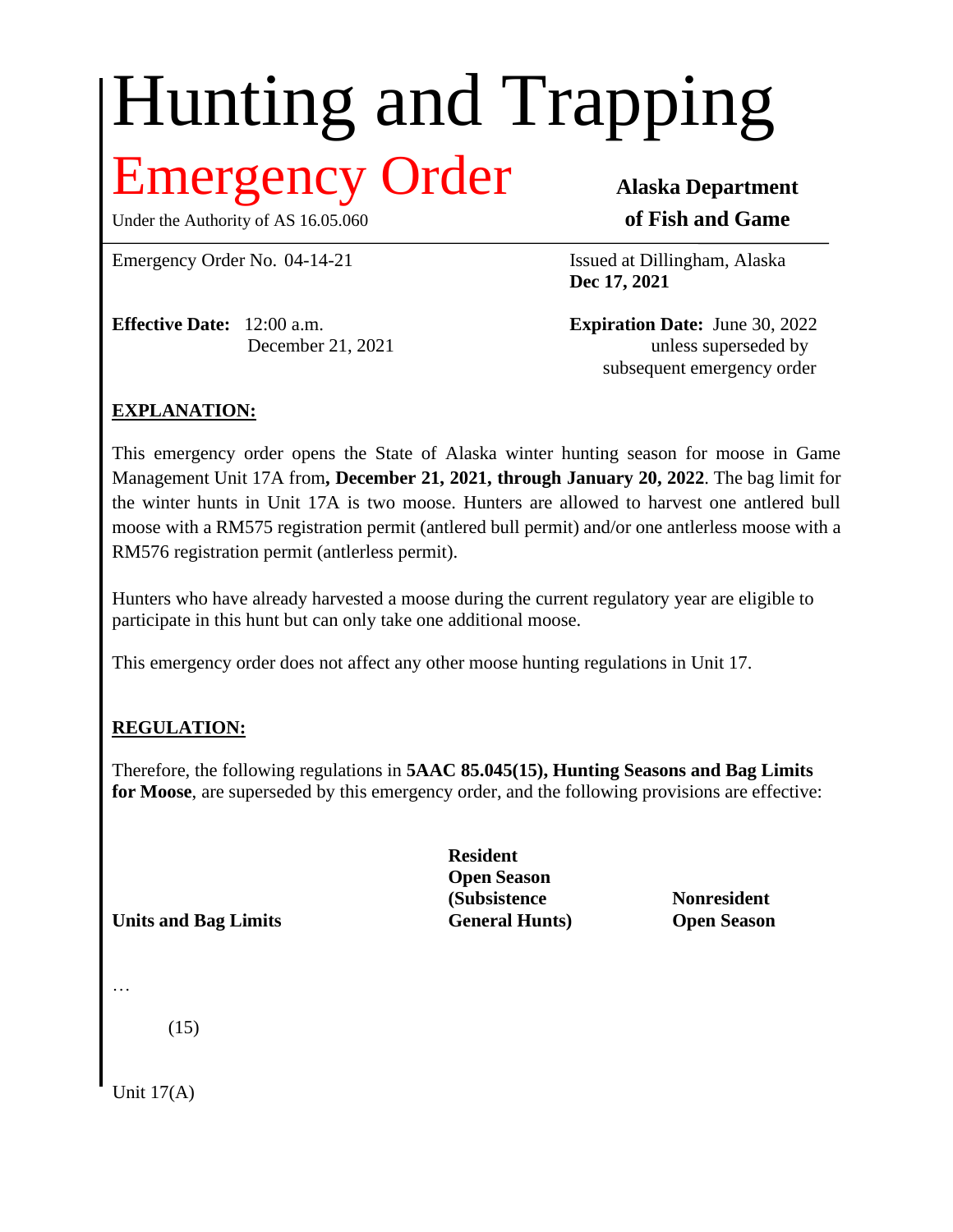Up to 2 moose per regulatory year, only as follows

#### RESIDENT HUNTERS:

1 moose by registration Aug.25–Sept. 25 permit only; or (Subsistence Hunt only)

1 antlered bull by **Dec. 21 - Jan. 20** registration permit; (Subsistence Hunt only) during the period Dec. 1–last day of Feb., a season of up to 31 days may be announced by emergency order; or

1 antlerless moose by **Dec. 21 - Jan. 20** registration permit; (Subsistence Hunt only) during the period Dec. 1–last day of Feb., a season of up to 31 days may be announced by emergency order;

…

All other moose regulations remain unchanged and are not affected by this emergency order.

Doug Vincent-Lang Commissioner

By delegation to:

Chia Bolhom

Chris Brockman Dillingham Area Wildlife Biologist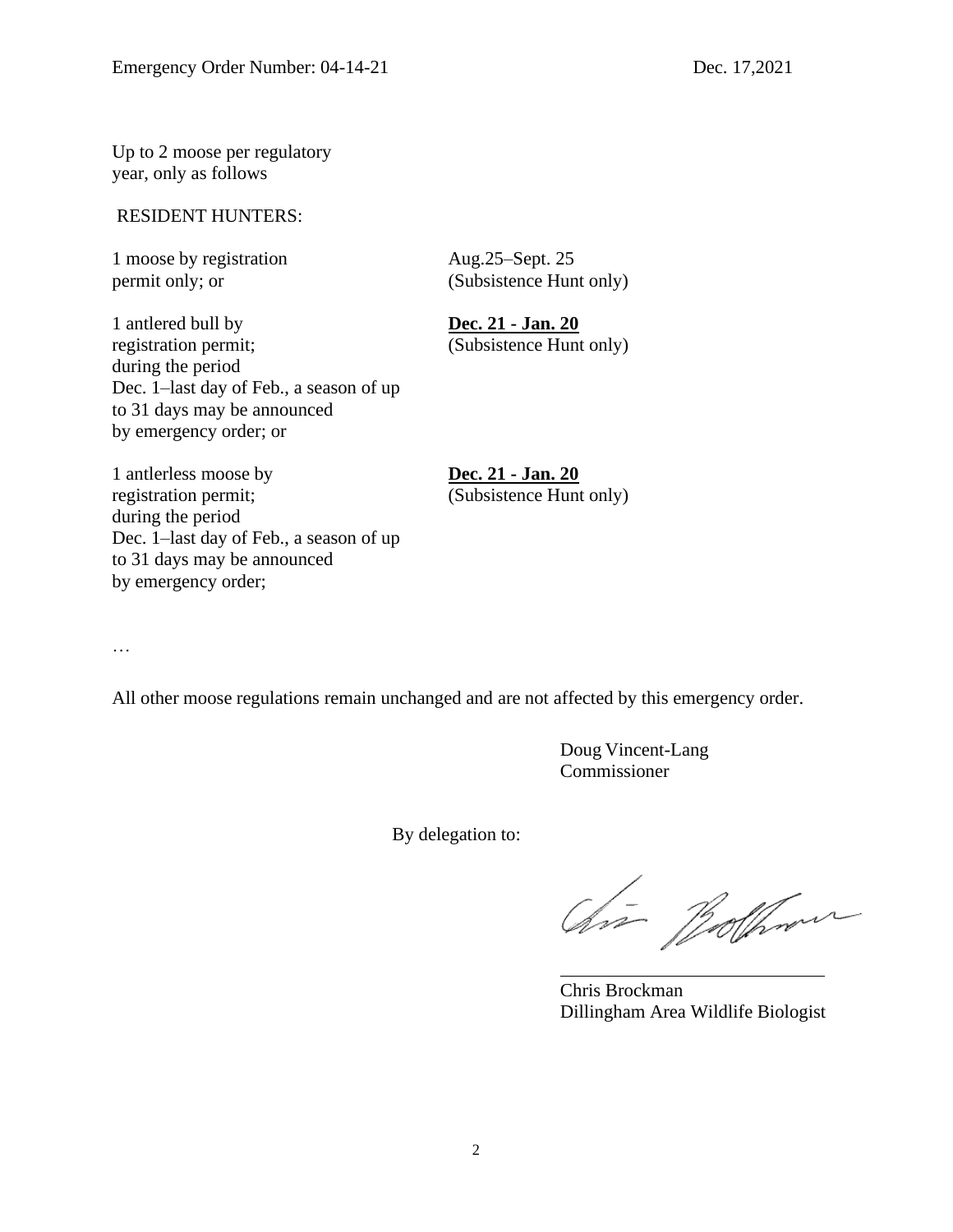#### **JUSTIFICATION:**

The Alaska Board of Game and Federal Subsistence Board authorized a winter moose hunting season of up to 31 days in Unit 17A with a bag limit of up to two moose. A March 2017 aerial survey in Unit 17A resulted in an estimate corrected for sightability of 2,370 moose, (+563), well above our population objective of 800–1,200 moose in this unit. Composition surveys conducted in October 2017 revealed an estimated 77 bulls and 24.5 calves per 100 cows, which indicate surplus bulls available for harvest. Additional survey information from 2019 indicates the population continues to remain above objective. Allowing harvest for antlered and antlerless moose is important to lower moose density in this area, while providing additional harvest opportunity.

#### **DISTRIBUTION:**

This emergency order is distributed to the recipients listed below. Copies are available from Department of Fish and Game offices in Anchorage, Juneau, Dillingham, and Fairbanks.

- 1. Lieutenant Governor's Office
- 2. Assistant Attorney General (Board of Game Liaison)
- 3. Commissioner, Department of Fish and Game
- 4. Division of Wildlife Conservation **Director** Deputy Director Assistant Director Regional Supervisors Area Biologists (Statewide) Regulatory Coordinator, Information Management
- 5. Boards Support Section, Executive Director Board of Game Field Offices: Bethel, Dillingham Fish and Game Advisory Committees, Chairman Nushagak Fish and Game Advisory Committee Togiak Fish and Game Advisory Committee
- 6. Division of Subsistence, Anchorage Regional Supervisor
- 7. Public Communications, ADF&G, Juneau, Anchorage
- 8. Department of Public Safety, Bureau Wildlife Enforcement **Director** C Detachment Commander, Anchorage
	- Field Offices: Aniak, Bethel, Dillingham, Iliamna, King Salmon
- 9. U.S. Fish & Wildlife Service, Regional Director, Anchorage Togiak NWR, Dillingham Yukon Delta NWR, Bethel
- 10. Clerk of the Court or Magistrate: Aniak, Bethel, Dillingham, Naknek
- 11. Village Councils: Aleknagik, Clarks Point, Dillingham, Ekuk, Goodnews Bay, Manokotak, Platinum, Quinhagak, Togiak, Twin Hills
- 12. BBNA, Dillingham